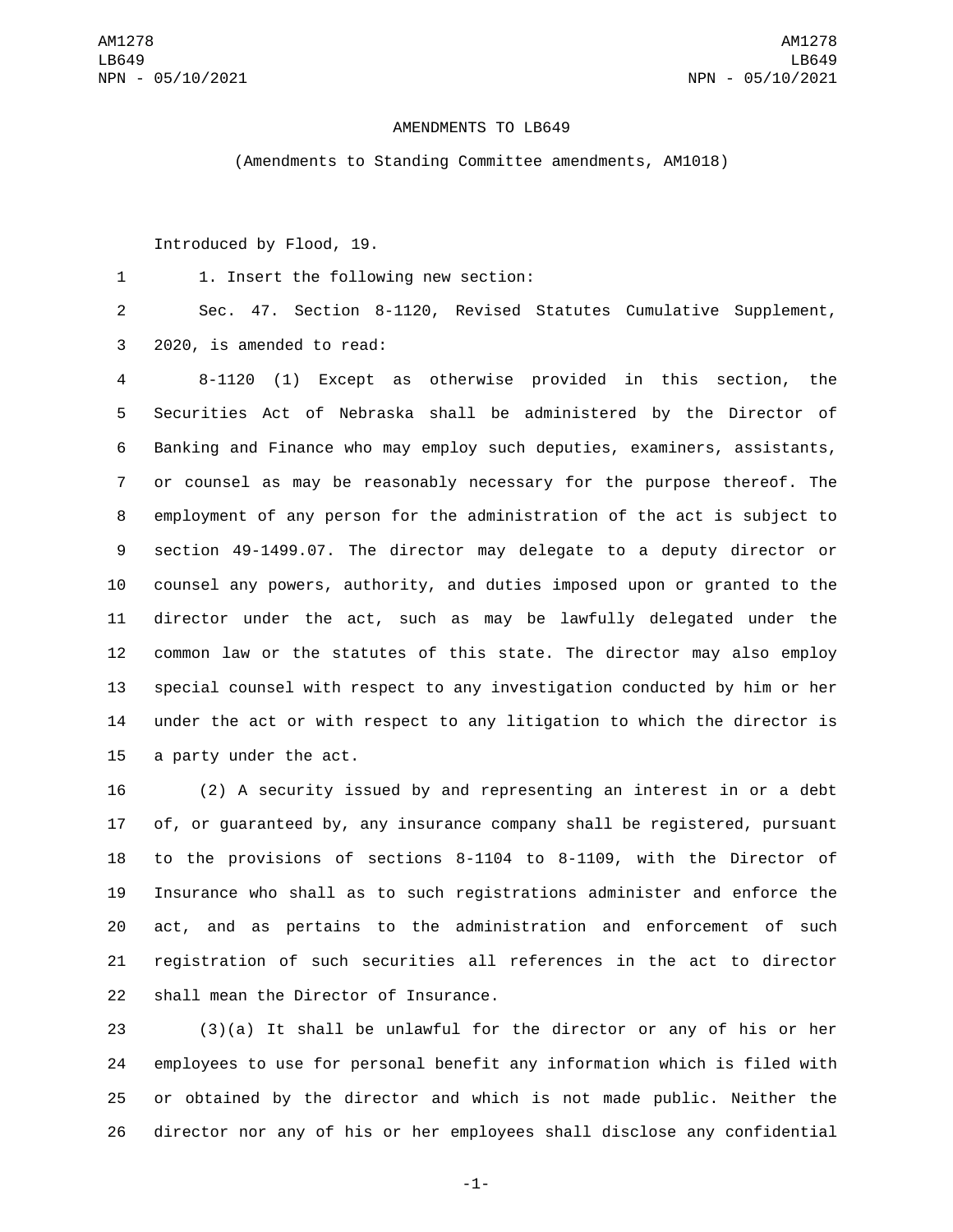information except among themselves, when necessary or appropriate in a proceeding, examination, or investigation under the act, or as authorized in subdivision (3)(b) of this subsection. No provision of the act shall either create or derogate from any privilege which exists at common law or otherwise when documentary or other evidence is sought under a subpoena directed to the director or any of his or her employees.

(b)(i) In administering the act, the director may also:

 (A) Enter into agreements or relationships with other government officials, including, but not limited to, the securities administrator of a foreign state and the Securities and Exchange Commission, or self- regulatory organizations, to share resources, standardized or uniform methods or procedures, and documents, records, and information; or

 (B) Accept and rely on examination or investigation reports made by other government officials, including, but not limited to, the securities administrator of a foreign state and the Securities and Exchange 16 Commission, or self-regulatory organizations.

 (ii) For purposes of this subdivision, foreign state means any state of the United States, other than the State of Nebraska, any territory of the United States, including Puerto Rico, Guam, American Samoa, the Trust Territory of the Pacific Islands, or the Virgin Islands, and the District 21 of Columbia.

 (4) The director may adopt and promulgate rules and regulations and prescribe forms to carry out the act. No rule and regulation may be adopted and promulgated or form may be prescribed unless the director finds that the action is necessary or appropriate in the public interest or for the protection of investors and consistent with the purposes fairly intended by the policy and provisions of the act. In adopting and promulgating rules and regulations and prescribing forms the director may cooperate with the securities administrators of the other states and the Securities and Exchange Commission with a view to effectuating the policy of the Securities Act of Nebraska to achieve maximum uniformity in the

-2-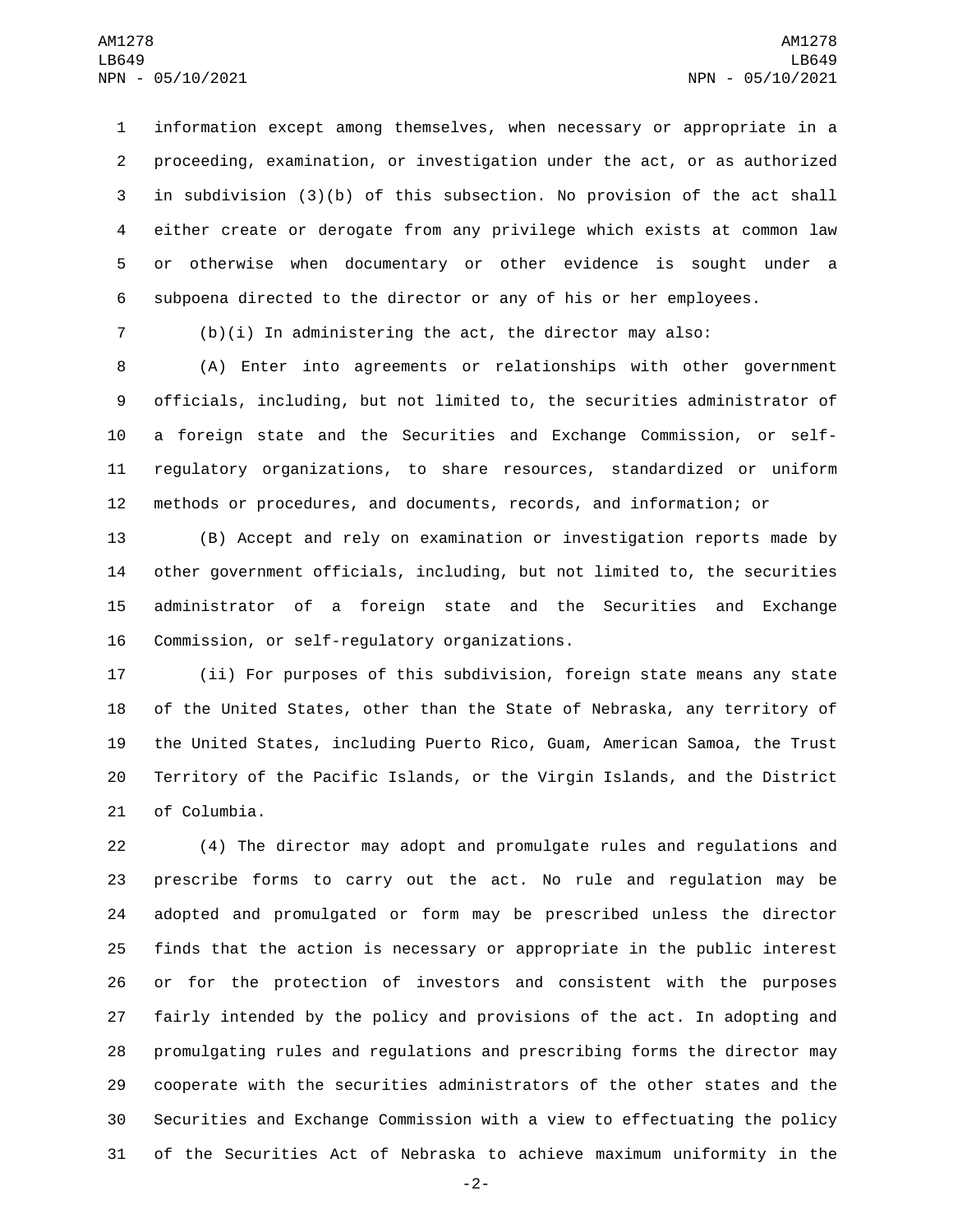form and content of registration statements, applications, and reports wherever practicable. All rules and regulations and forms of the director shall be published and made available to any person upon request.

 (5) No provision of the act imposing any liability shall apply to any act done or omitted in good faith in conformity with any rule and regulation, form, or order of the director, notwithstanding that the rule and regulation or form may later be amended or rescinded or be determined by judicial or other authority to be invalid for any reason.

 (6) Every hearing in an administrative proceeding shall be public unless the director in his or her discretion grants a request joined in by all the respondents that the hearing be conducted privately.

 $(7)(a)$   $(7)$  The Securities Act Cash Fund is created. All filing fees, registration fees, and all other fees and all money collected by or paid to the director under any of the provisions of the act shall be remitted to the State Treasurer for credit to the fund, except that registration fees collected by or paid to the Director of Insurance pursuant to the provisions of the act shall be credited to the Department of Insurance Cash Fund. The Securities Act Cash Fund shall be used for the purpose of administering and enforcing the provisions of the act, except that transfers may be made to the General Fund at the direction of the Legislature. Any money in the Securities Act Cash Fund available for investment shall be invested by the state investment officer pursuant to the Nebraska Capital Expansion Act and the Nebraska State Funds 24 Investment Act.

 (b) The State Treasurer shall transfer seven hundred twelve thousand four hundred eighty-nine dollars from the Securities Act Cash Fund to the Financial Institution Assessment Fund on or before October 30, 2021, on such date as directed by the budget administrator of the budget division 29 of the Department of Administrative Services.

 (c) The State Treasurer shall transfer three hundred ninety-seven thousand eighty-nine dollars from the Securities Act Cash Fund to the

-3-